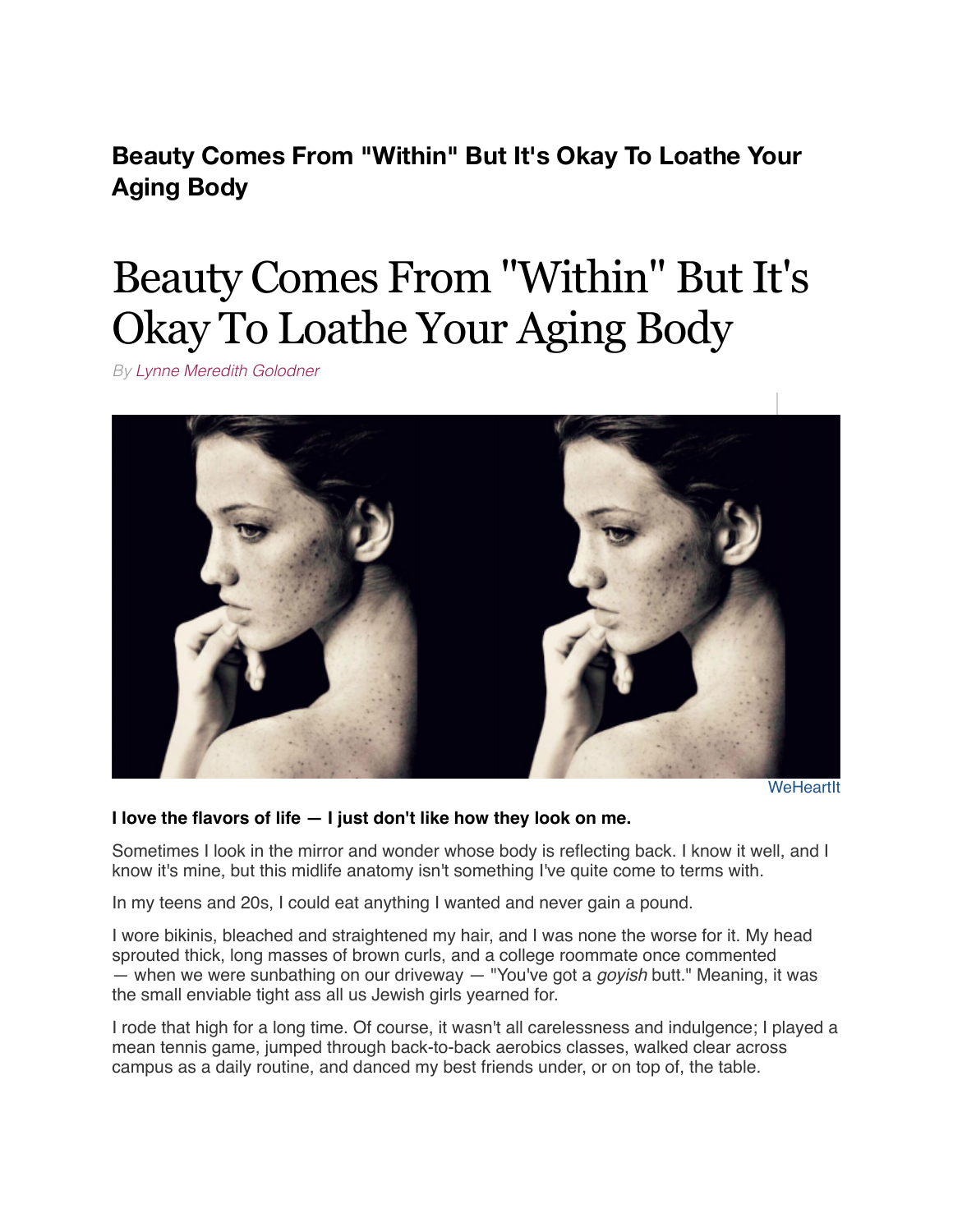## **But I'm 44 now, and my body looks it.**

Inside, I don't feel a day out of my 20s. And yet, the stomach behind which three babies grew into perfect form is a mass of jiggly pale skin with marks where it stretched to accommodate new life.

My curls are brown-tinged with rapidly advancing gray. My hair, by virtue of its tight spiral curls, looks thick, but in certain places it's incredibly thin, an illusion of what used to be.

Hair in other places is fleeting, too. Pubic, leg, underarm — all the copious hair that used to grow in these corners is now spare and sparse, which I don't much mind ... except that it's yet another symbol of this dance with age.

My breasts, once small and perky, are swollen and pendulous, lilting south more than holding their own against gravity.

## **Here, too, I nourished three babies, and I'm proud of the wear on my body that resulted. But growing up in a society that prizes perfection makes it hard for me to fully accept these marks and nicks of time passing.**

Gravity and time make for odd bedfellows. Climbing through the years leads to drooping and fading, thinning and graying. On some, the process of aging becomes debonair, refined. On me, I fear it simply becomes old.

Were I born in a culture where women covered for modesty and accepted the test of time on their supple, soft skin, I might not bemoan my fate. It'd just be an accepted dash into yonder, where the good times of respect, reverence and wisdom reside.

## **Am I glad to have the confidence of a woman in her 40s? Absolutely. I have neither time nor patience for the pettiness of youth, the silliness of the superficial.**

But I live in a society where models and mannequins sport hand-width waists, legs that don't kiss at the upper thigh, shirts that don't tent over cleavage.

I live amongst women who pull the meat from the inside of a bagel so they don't ingest too many carbs, take one forkful of cake just to *ooh* and *ahh* over the chocolate velvety taste. God Forbid an entire piece be swallowed in quick, scrumptious bites!

I made a promise to myself some years back to enjoy my life. To live hard and fully, to exercise in ways that I enjoy and taste the delicacies of a life well-lived: aged wines, fine cheeses, raw oysters, velvety cake with buttercream frosting.

### **I [love](http://www.yourtango.com/love) the flavors of life. I just don't like how they look on me.**

You might laugh and point, insisting, well you know what to do! Diet! Exercise! It's all within reach. Push Paleo or Atkins, Weight Watchers or some other fad diet and promise me that before too long, I'll look like the women in magazines.

The photographer for my son's bar mitzvah last spring said he stopped doing magazine shoots because the women he was photographing didn't even look like their photoshopped selves. It was dishonesty, he said, and he wouldn't be a party to it.

Attraction, love, and profound connection don't depend on the physical. While I'm incredibly